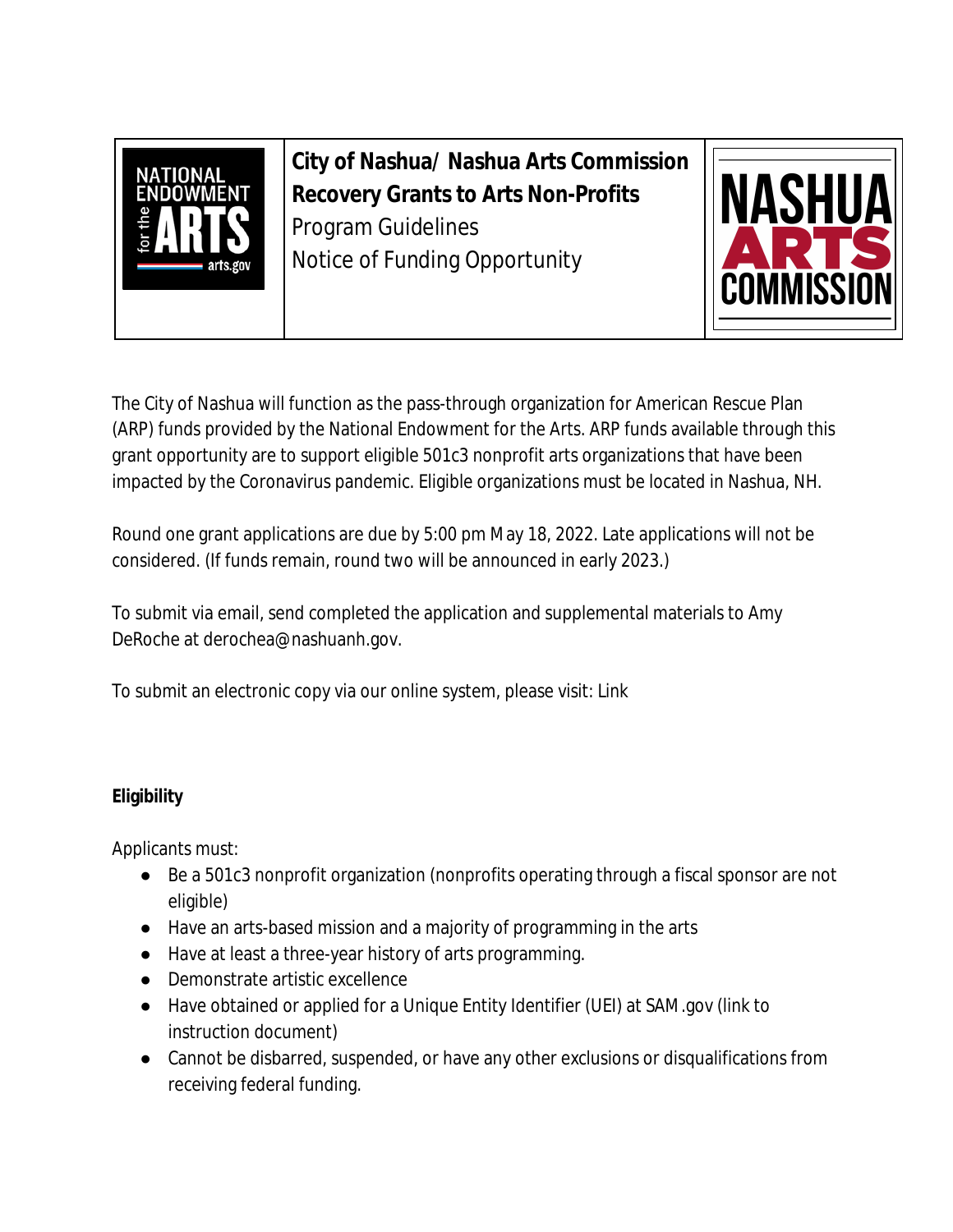- Be a Nashua-based organization
- Use funding within the fiscal year July 1, 2022 June 30, 2023

## **Eligible Expenses**

- Eligible expenses are limited to:
	- Salary support, full or partial, for one or more staff positions.
	- Fees/stipends for artists and/or contractual personnel only in support of services they provide for specific activities in support of the organization's day to day operations.
	- Facilities costs such as mortgage principal, rent, and utilities.
	- Costs associated with health and safety supplies for staff and/or visitors/audiences (e.g., personal protective equipment, cleaning supplies, hand sanitizer, etc.).
	- Marketing and promotion costs.
	- Indirect costs (maximum allowed: 10% de minimus rate)

### **Additional Eligibility Considerations**

- 1. Applicant must be a registered 501c3 nonprofit organization
- 2. Applicant must obtain a SAM Unique Entity Identifier (UEI). Until April 4, 2022, this is a Dun & Bradstreet (DUNS) number. On and after April 4, 2022, this is a UEI assigned by SAM.gov. Applicant can be in the process of applying for a UEI, but cannot receive funds until the UEI is in place.
- 3. All grant recipients are required to submit a written final report, due within 30 days of fully expending their funds.
- 4. Applicants must comply with Title VII of the Civil Rights Act of 1964 and provide assurrances that no person will be excluded from participation or be denied the benefits of any program or service on the basis of sex, race, sexual orientation, color, religion, ancestry, age, national origin, or ability. Title VI also extends protection to persons with limited English proficiency. Applicants must take reasonable steps to ensure that LEP persons have meaningful access to programs.
- 5. Applicants must comply with Title IX of the Education Amendments of 1972, as amended and assure that no person in the United States shall, on the basis of sex, be excluded from participation in, be denied benefits of, or be subject to discrimination under any education program or activity receiving federal financial assistance.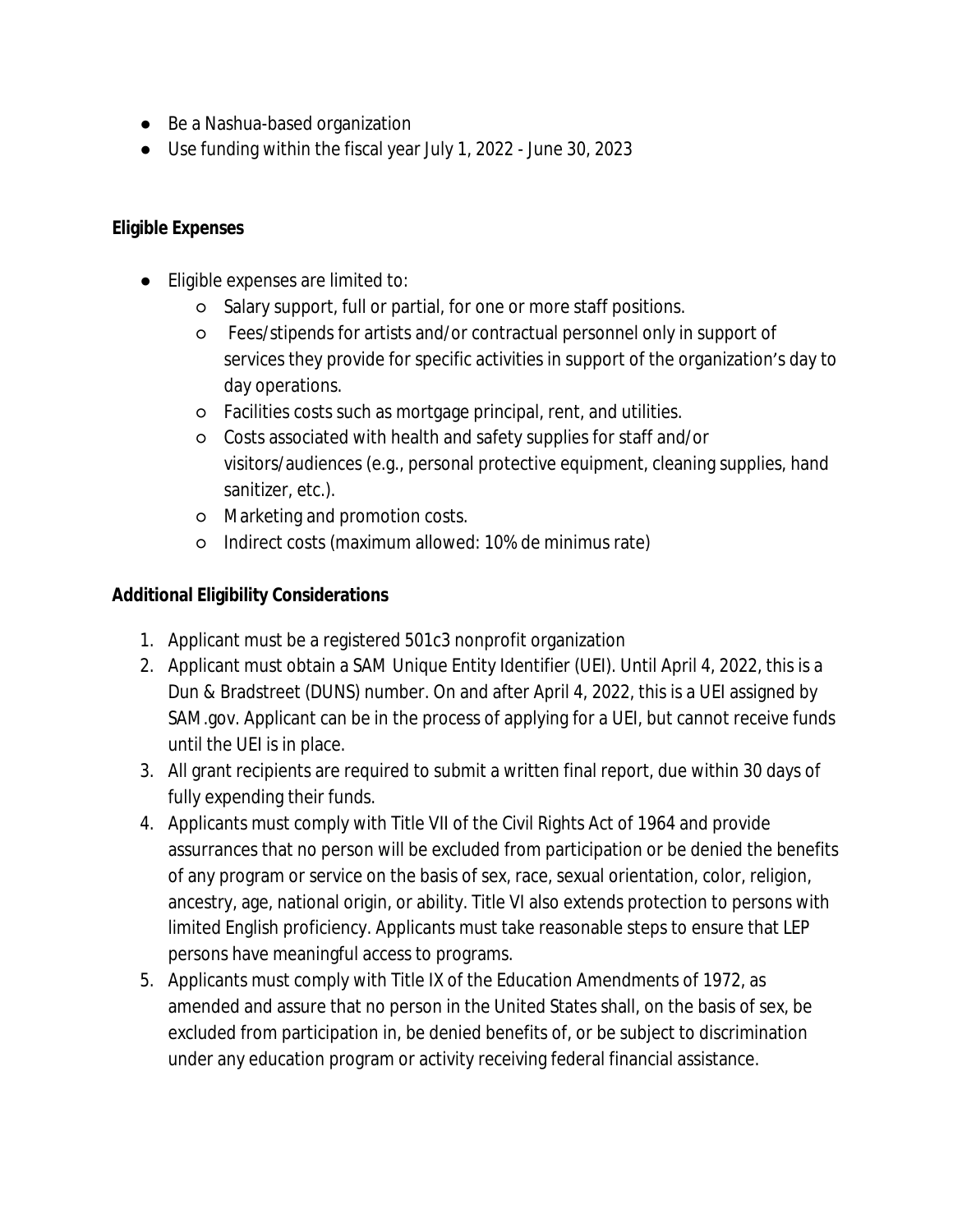- 6. Applicants must comply with The Age Discrimination Act of 1975, as amended, and assure that no person in the United States shall, on the basis of age, be excluded from participation in, be denied benefits of, or be subject to discrimination under any program or activity receiving federal financial assistance.
- 7. Applicants must comply with The Americans with Disabilities Act of 1990 (ADA), and assure that no person shall be discriminated against on the basis of disability in employment and places of public accommodation and commercial facilities.
- 8. Applicants must comply with Section 504 of the Rehabilitation Act of 1973, and assure that no otherwise qualified individual with a disability in the United States shall, solely by reason of his/her disability, be excluded from participation in, be denied benefits of, or be subject to discrimination under any program or activity receiving federal financial assistance
- 9. All applicants are advised that litigation with or indebtedness to the City of Nashua may preclude the applicant's ability to receive grant funds.

Grant funds may not pay for costs supported by any other federal funding. This includes federal funding received either directly from a federal agency (e.g., National Endowment for the Humanities, Housing and Urban Development, National Science Foundation, or an entity that receives federal appropriations such as the Corporation for Public Broadcasting or Amtrak); or indirectly from a pass-through organization such as a state arts agency, regional arts organization, or a grant made to another entity. NO DOUBLE-BILLING of the SAME COSTS to different federal sources of funding.

For a list of unallowable costs please see Appendix A.

Applicants must adhere to the funding policies of the City of Nashua, which reserves the right to amend, reduce, or terminate any funding for non-compliance with the general guidelines.

#### **TIMELINE**

Application opens: April 18, 2022 Application deadline: May 18, 2022 @ 5:00 pm Awards approved or denied at Nashua Arts Commission Meeting: June 14, 2022 Official Announcement of awards: by June 17th, 2022 Earliest date for funded activities to begin: July 1, 2022 Latest date for funded activities to end: June 30, 2023 Final report due: July 31, 2023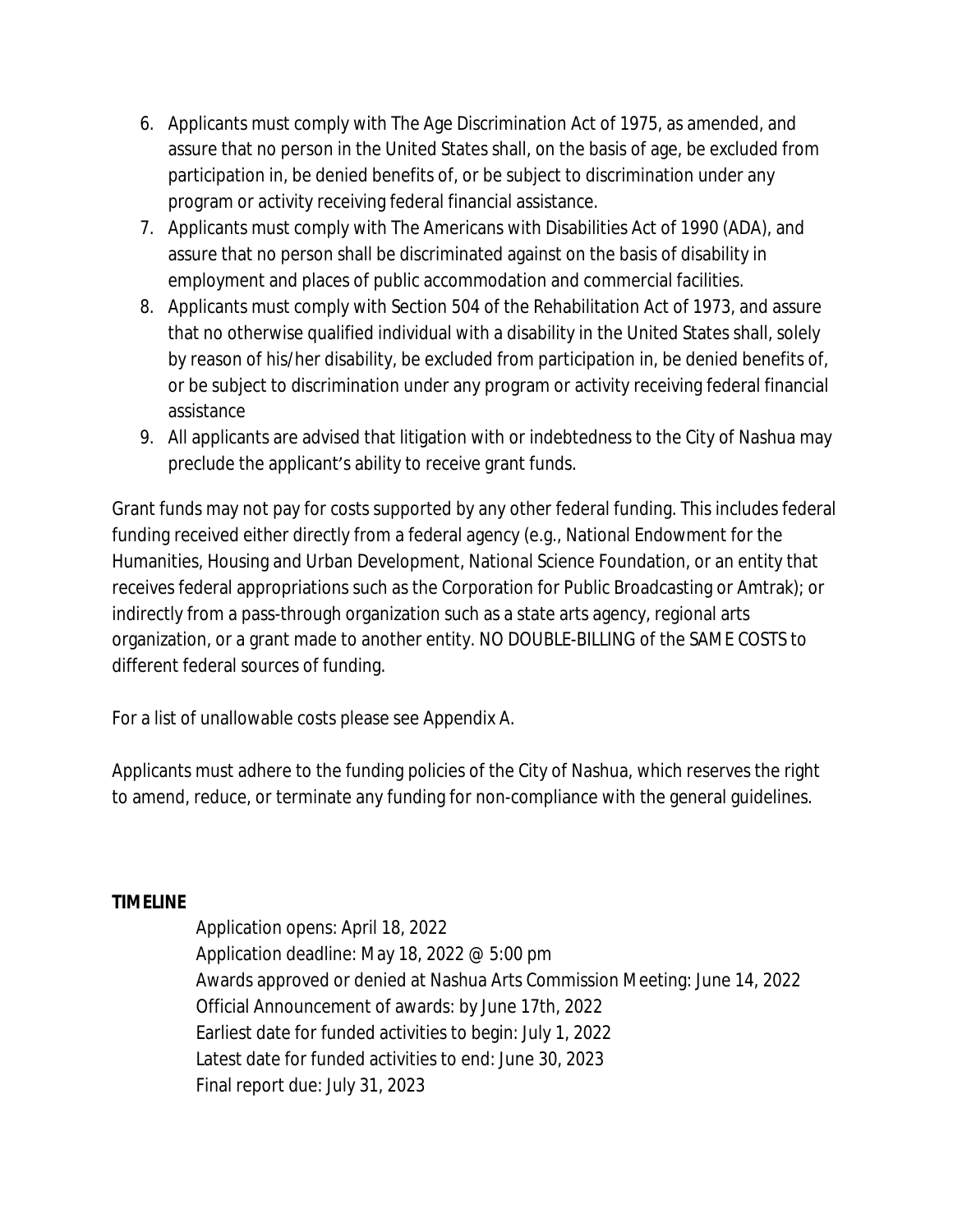#### **AWARD AMOUNTS**

Maximum award amounts are based on the size of the applicant organization's past budget. Organizations with an annual budget of up to \$49,999 are invited to apply for up to \$7,500, those with budgets \$50,000 and above are invited to apply for \$10,000.

#### **REVIEW PROCESS AND CRITERIA**

Nashua Arts Commission Grant Review Workgroup will assess applications for eligibility and completeness to prepare recommendations at NAC's June 14th meeting. Any applications that are ineligible or incomplete will not be considered.

Any applications submitted after 5:00 pm on May 18, 2022 will not be considered.

Applications will be reviewed by a volunteer review panel put together by the Nashua Arts Commission to determine that applicants meet all eligibility requirements, demonstrate artistic excellence, need, fiscal responsibility, accessibility, low risk of non-compliance with grant terms and conditions, and have the capacity to administer the award and complete required reporting.

The review panel will assess all applications and make funding recommendations to the City of Nashua & Nashua Arts Commission. All applications from eligible organizations that meet requirements will be at least partially funded.

#### **Reporting Requirements**

Grant recipients will be expected to complete their grant activities and submit a final report within 30 days of spending their award. The final report is due no later than 30 days after the full use of award funds or the end of the funding period (by July 31, 2023). Tardiness or failure in submitting the final report may negatively impact future funding requests. All awardees are expected to maintain accounting records and supporting source documents (receipts, payroll records, etc.) for three years from the submission of the awardee's final report and agree to provide copies of those source documents to the City of Nashua upon request.

See Appendix B for additional reporting details.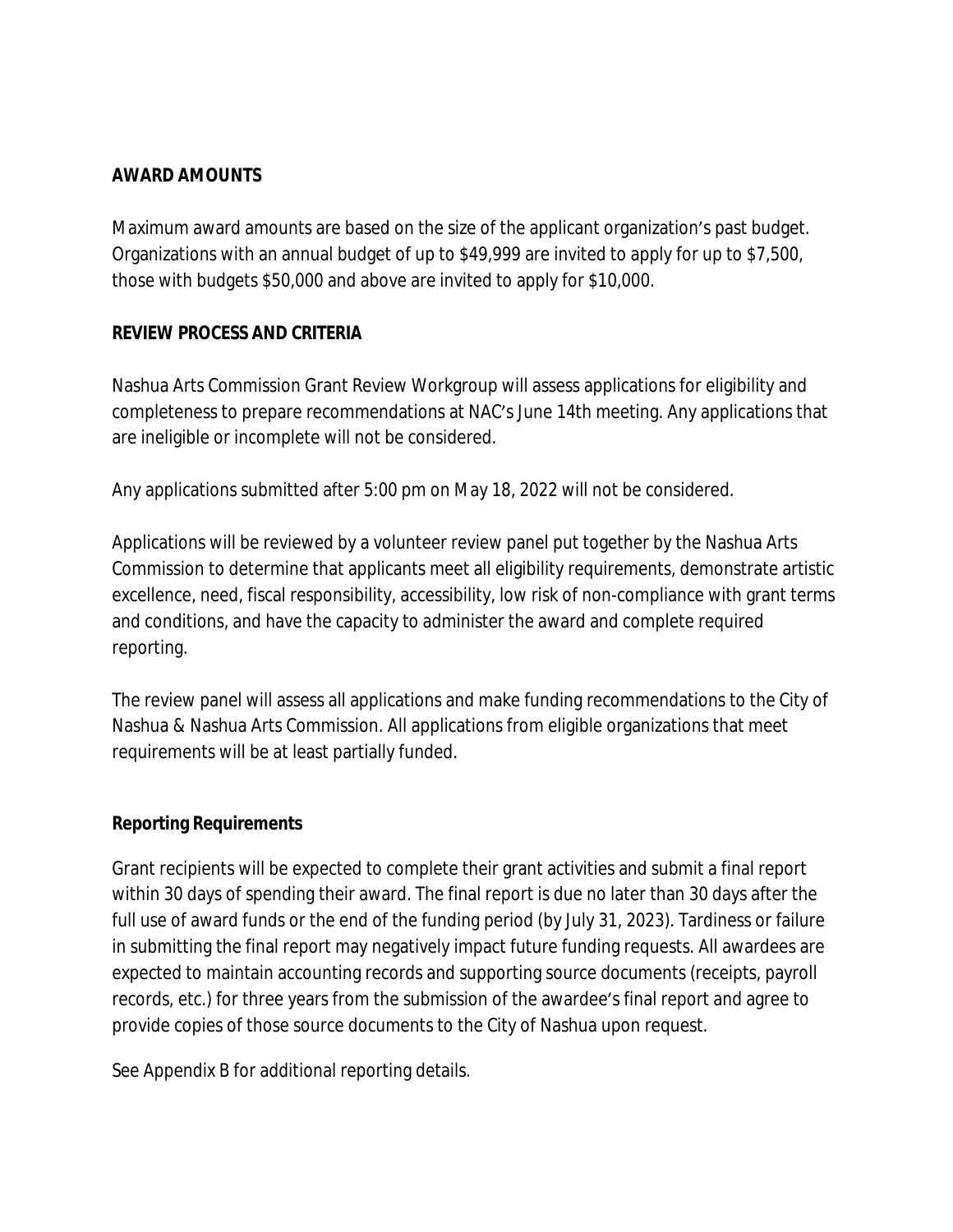# **Marketing**

Grant acknowledgement is required on all materials associated with the awardee's programming (printed or electronic) such as programs, press releases, social media posts, and promotions, etc. and should be attributed to the Nashua Arts Commission and National Endowment for the Arts. Logos may be used where space and format permit.

Use the following phrase, **"This project is made possible by support from the City of Nashua/ Nashua Arts Commission through a grant from the National Endowment for the Arts."**

#### **QUESTIONS**

**If you have any questions regarding any part of this grant program, please contact our city Grant Writer, at DaviesP@nashuanh.gov.**

APPENDIX A: Allowable & Unallowable Costs for Recovery Grants to Arts Nonprofits

Recovery Grants to Arts Nonprofits are made possible through a grant from the National Endowment for the Arts (NEA), and are thus required to be used for only Allowable Costs as defined by the NEA's terms and conditions.

#### **ALLOWABLE COSTS**

Costs covered by the Recovery Grants to Arts Nonprofits are strictly limited to any and all of the following costs:

- Salary support, full or partial, for one or more staff positions.
- Fees/stipends for artists and/or contractual personnel only in support of services they provide for specific activities in support of the organization's day to day operations.
- Facilities costs such as mortgage principal, rent, and utilities.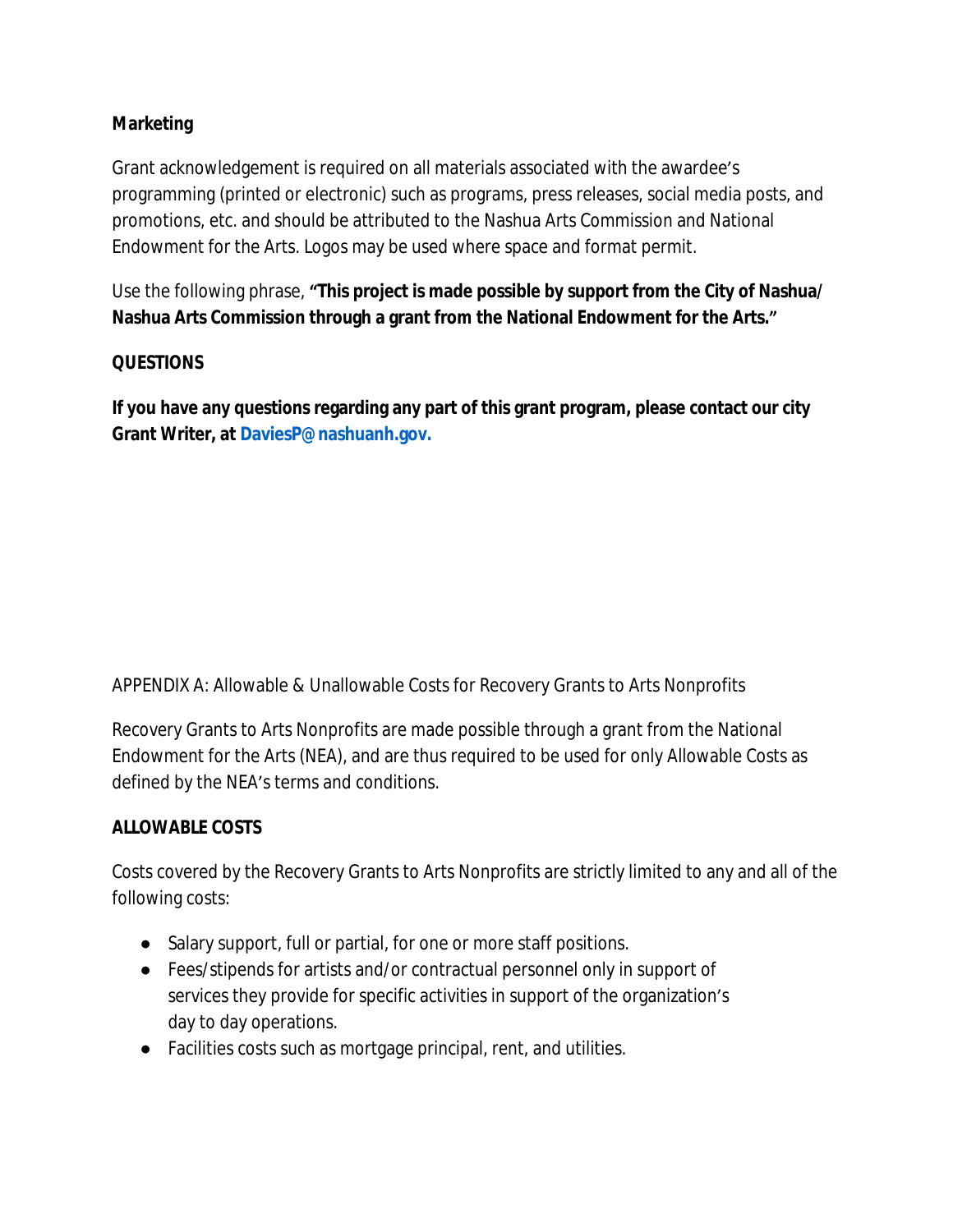- Costs associated with health and safety supplies for staff and/or visitors/audiences (e.g., personal protective equipment, cleaning supplies, hand sanitizer, etc.).
- Marketing and promotion costs.

Rescue Plan funds may be used by an organization to support existing jobs, new jobs, or to restore jobs that were furloughed or eliminated due to the pandemic.

**UNALLOWABLE COSTS** (Guidelines, 2 CFR 200, NEA Enabling Legislation) The costs listed below are **not** allowable, and should not be included as part of your grant-funded programming or budget.

- "Artist Relief" programs where the funding is intended to alleviate financial hardship (i.e., rent or food assistance to individuals) and does not require the artist to undertake work.
- Alcoholic beverages.
- Gifts and prizes, including cash prizes as well as other items (e.g., electronic devices, gift certificates) with monetary value.
- Contributions and donations to other entities.
- General miscellaneous or contingency costs.
- Fines and penalties, bad debt costs, deficit reduction.
- Marketing expenses that are not directly related to arts programming.
- Audit costs that are not directly related to a single audit (formerly known as an A-133 audit).
- Rental costs for home office workspace owned by individuals or entities affiliated with the applicant organization.
- o The purchase of vehicles.
- Visa costs paid to the U.S. government.
- Costs incurred before the beginning or after the completion of the official period of performance.
- Cash reserves and endowments.
- Costs for the creation of new organizations.
- Costs to bring a project into compliance with federal grant requirements. This includes environmental or historical assessments or reviews and the hiring of individuals to write assessments or reviews or to otherwise comply with the National Environmental Policy Act and/or the National Historic Preservation Act.